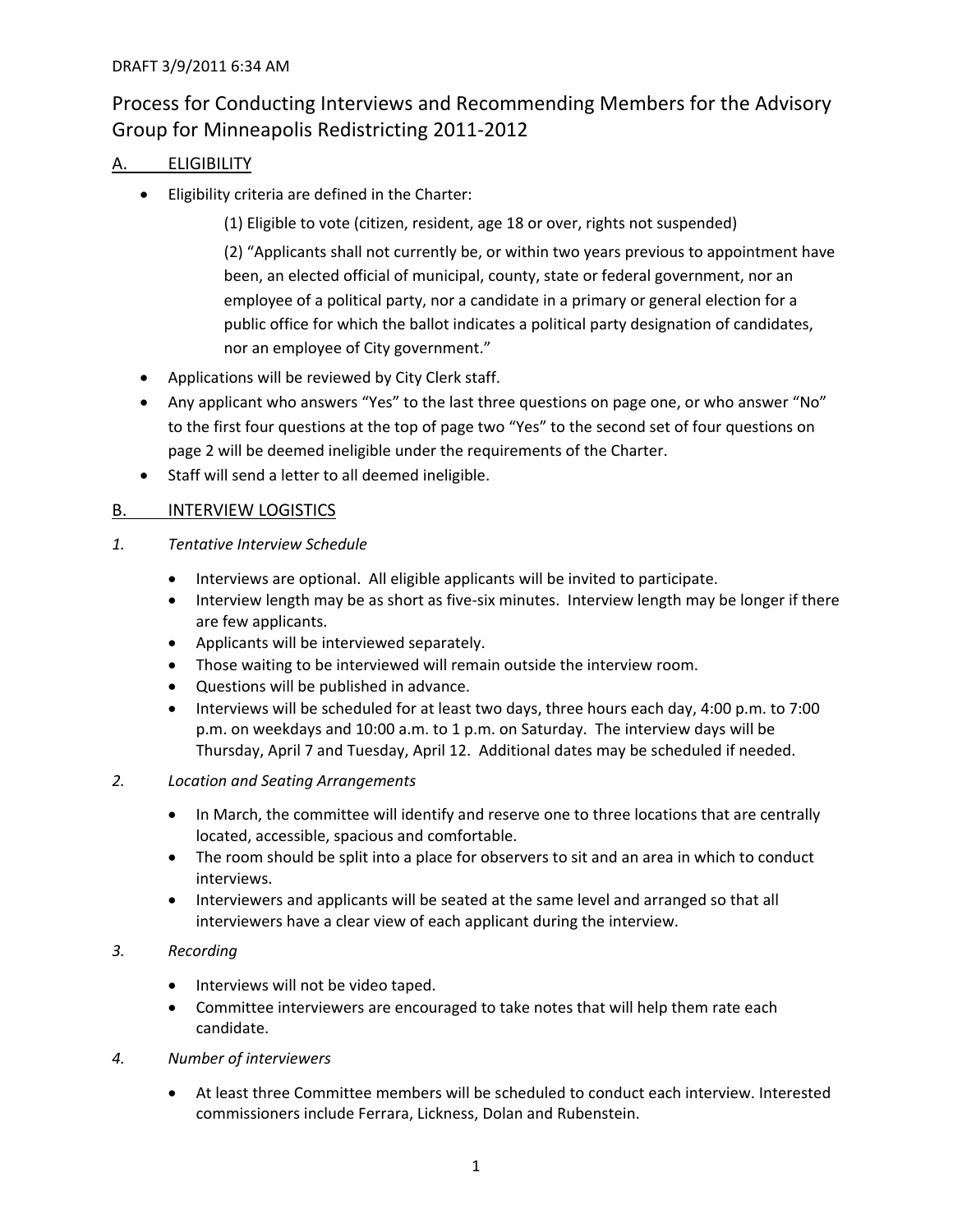- The same four commissioners will be scheduled to conduct all interviews.
- All Charter Commissioners are encouraged to attend the interviews as members of the public.
- *5. Process for asking questions*
	- Interviewers will use the same core questions for all interviews.
	- Applicants will be allowed time per question as shown in the question list.
	- One person will be responsible for tracking interview length.
	- Interviewers will rotate asking each of the questions.
	- Limited use of follow-up questions will be allowed if necessary to clarify responses

#### C. EVALUATION OF DESIRED CANDIDATE CHARACTERISTICS/COMPETENCIES

- *1. Competencies*
	- Identified competencies:
		- o Ability to be nonpartisan (Principles)
		- o Knowledge of many neighborhoods (Principles)
		- o Ability to bring diversity to the Redistricting Group (Charter)
		- o Experience as an active citizen (Principles)

#### *2. Interview Questions*

- Put the applicant at ease--introduce the interviewers and briefly describe the process. Stress that we want to learn about the applicant as a person but also need to see how well they match the job description.
- Candidate interview questions:

1. Please introduce yourself and tell us a little about your background and experience, including how long you have lived in Minneapolis.

2. In what ways do you see yourself contributing to the diversity of the Redistricting Group?

3. The Redistricting Group seeks to understand the various communities in the City. Tell us how your past community involvement will help the Redistricting Group do this.

4. How would you help the Redistricting Group proceed in a non-partisan manner?

5. We are looking for persons who have been active citizens. How do you fit this requirement?

6. Are there any questions related to the interview and appointment process that you want to ask us; if we can answer, we will.

#### *3. Questions from the Completed Application*

Each interviewer will determine how to weight a "No" answer to the following questions.

- Are you able to devote the **time required** for participation on the Advisory Group? *Nonpublic*
- Are you able to represent the entire City and serve on a **nonpartisan** basis while performing your duties on the Advisory Group? *Nonpublic*

The following two questions require evaluation to determine the applicant's qualifications.

• Describe your education, training, employment history, volunteer work, and awards and honors as related to the job description for a member of the Advisory Group. *Public*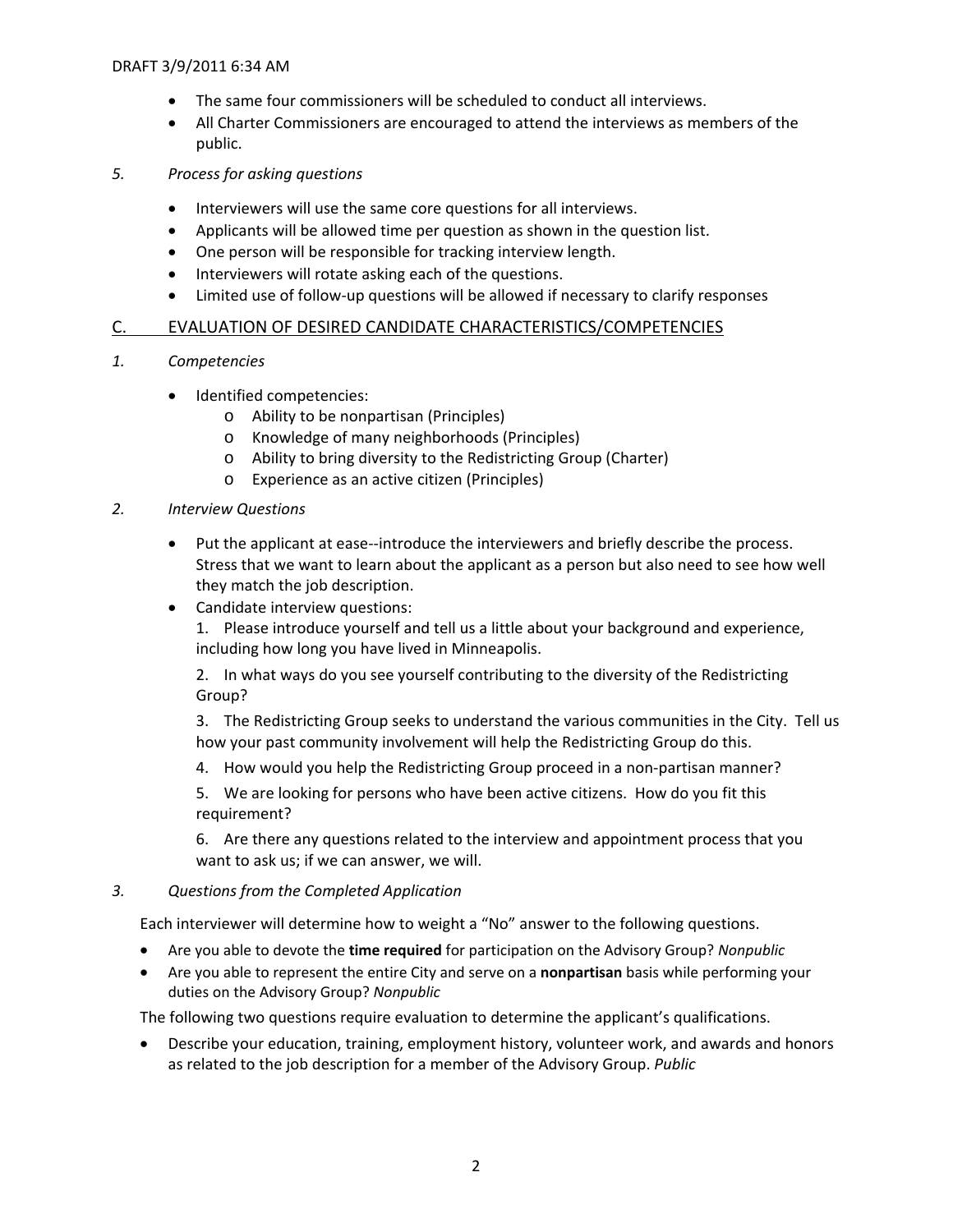- What in your background demonstrates that you have knowledge of the **many communities** within the City, are an **active citizen** and will contribute to the **diversity** of the Advisory Group? *Nonpublic*
- D. PROCESS FOR MAKING RECOMMENDATIONS FOR THE ADVISORY GROUP
- *1. Number Recommended*
	- Regardless of the number of applicants, the Committee may recommend up to nine members for the Advisory Group.
- *2. Select Applicants for Recommendation*
	- Identify up to nine applicants for recommendation to the Charter Commission for selection.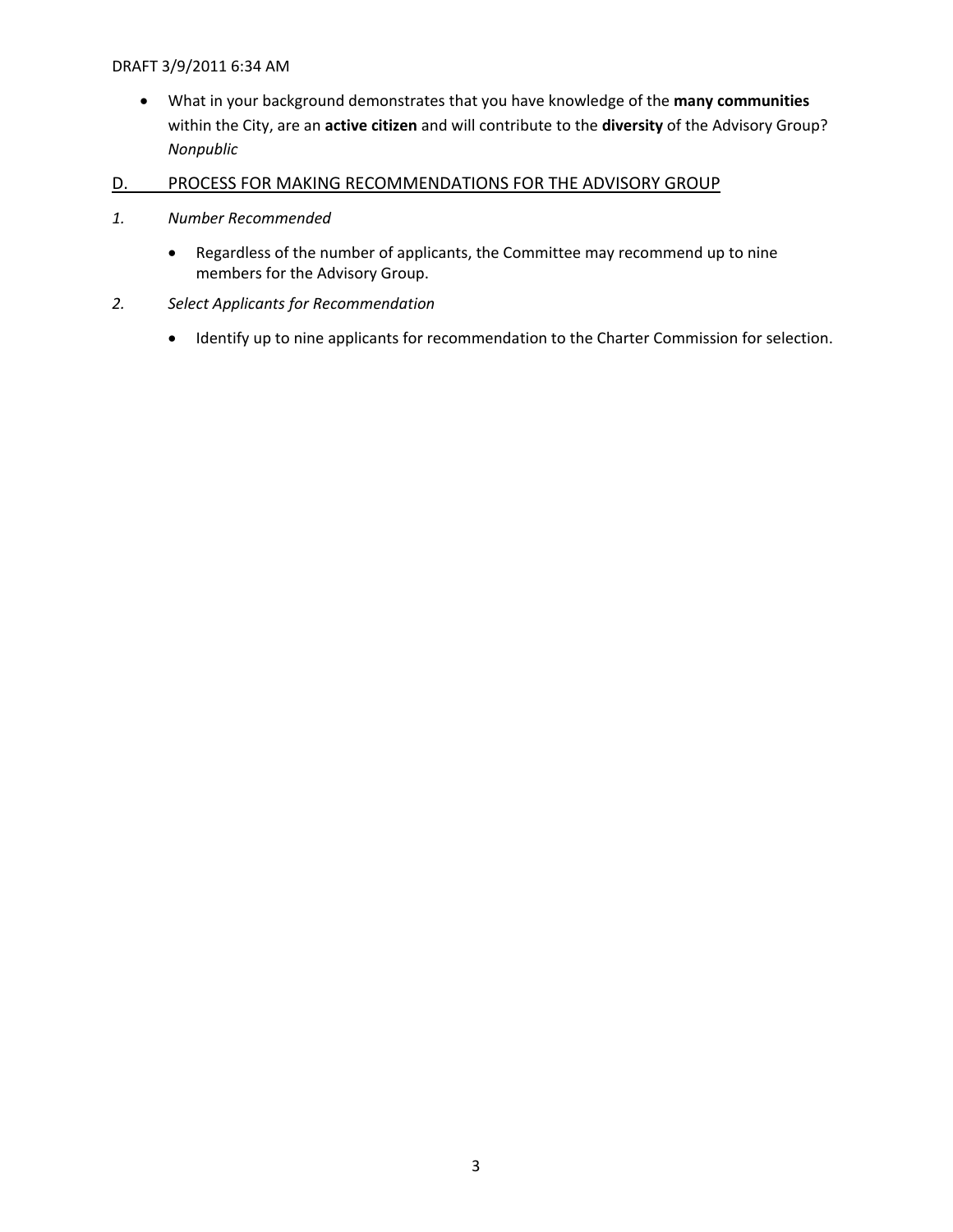# SAMPLE RATING FORM (PARTIAL)

|                                                           | Extent to which applicant meets requirement |        |           |            |
|-----------------------------------------------------------|---------------------------------------------|--------|-----------|------------|
| <b>Interview Questions</b>                                | Fully                                       | Mostly | Partially | Not at all |
| 1. Question 1 or first characteristic after all questions |                                             |        |           |            |
| asked                                                     |                                             |        |           |            |
| Notes:                                                    |                                             |        |           |            |
|                                                           |                                             |        |           |            |
|                                                           |                                             |        |           |            |
| 2. Question 2 or second characteristic                    |                                             |        |           |            |
| Notes:                                                    |                                             |        |           |            |
|                                                           |                                             |        |           |            |

|                                                                                                                                                                                | Extent to which applicant fits the job<br>description |        |           |            |
|--------------------------------------------------------------------------------------------------------------------------------------------------------------------------------|-------------------------------------------------------|--------|-----------|------------|
| <b>Application Questions</b>                                                                                                                                                   | Fully                                                 | Mostly | Partially | Not at all |
| 1. Describe your education, training, employment<br>history, volunteer work, and awards and honors as<br>related to the job description for a member of the<br>Advisory Group. |                                                       |        |           |            |
| Notes:                                                                                                                                                                         |                                                       |        |           |            |

|                                                                                                                                                                                                     | Extent to which applicant meets requirement |        |           |            |
|-----------------------------------------------------------------------------------------------------------------------------------------------------------------------------------------------------|---------------------------------------------|--------|-----------|------------|
| 2. What in your background demonstrates that you<br>have knowledge of the many communities within the<br>City, are an active citizen and will contribute to the<br>diversity of the Advisory Group? | Fully                                       | Mostly | Partially | Not at all |
| Many communities                                                                                                                                                                                    |                                             |        |           |            |
| Active citizen                                                                                                                                                                                      |                                             |        |           |            |
| Diversity                                                                                                                                                                                           |                                             |        |           |            |

| 2. Are you able to devote the <b>time required</b> for | Yes | No | Blank |
|--------------------------------------------------------|-----|----|-------|
| participation on the Advisory Group? (Circle)          |     |    |       |